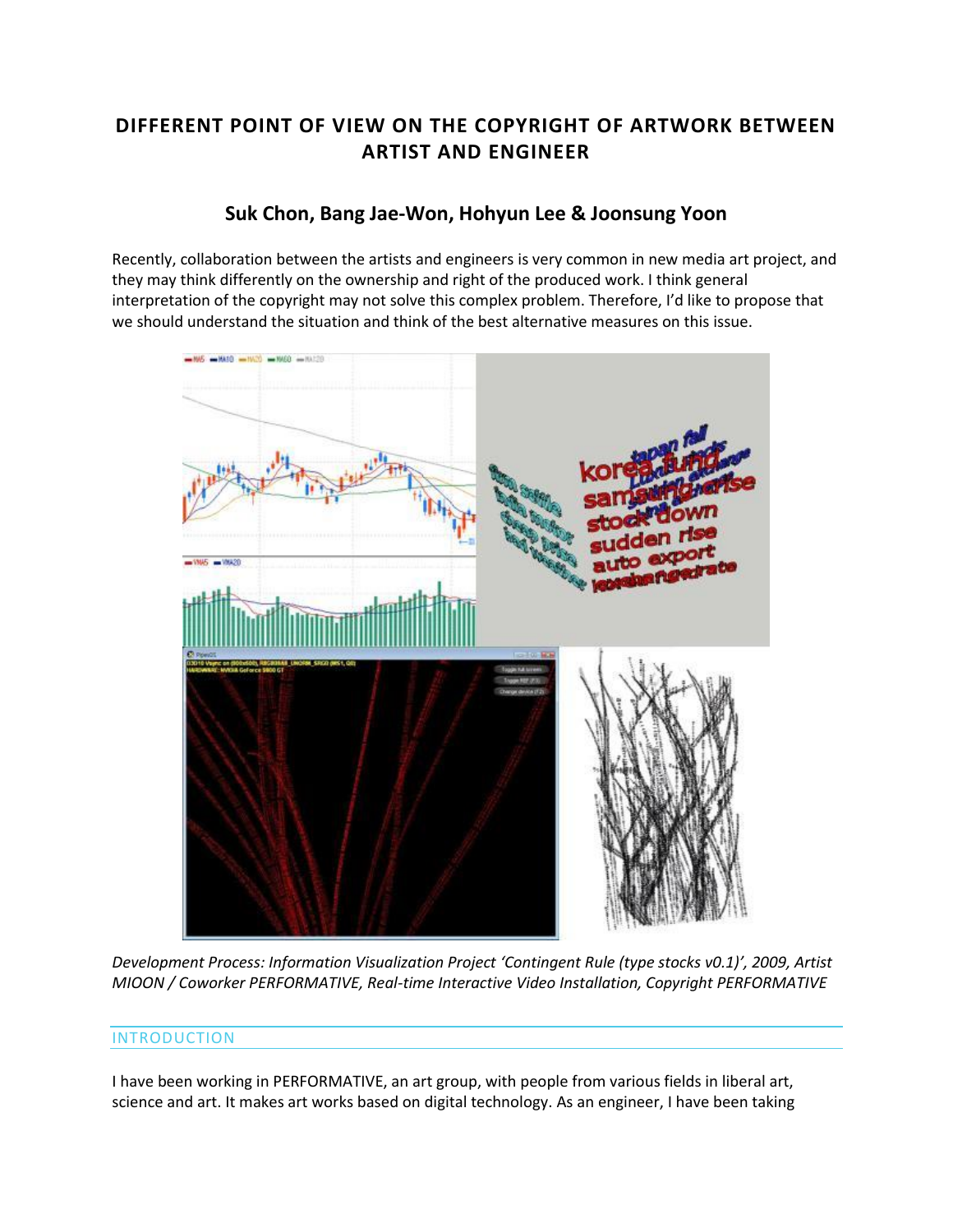charge of technical part when creating art works in collaboration with performers, video artists, and fine artists.

In 2009 summer, our group created collaborative project about information visualization with artist. The main method of the project was displaying images and movie clips on the screen through analyzing data of stock market. From the first phase, there were a lot of discussion among researchers, artists and engineers. Through this way, we created great effect based on difficult skills like data crawling and mining. And we self-developed 'Shader Code' for visualization. By the combination of images and techniques, the project succeeded in creating artwork.

It is a very interesting process to create art works by discussing with artists and using various technological issues. However, it is not that a simple matter to determine who has the copyright of produced works. So began a complex problem.

#### PROBLEM DEFINITION

The first conflict occurred in the third exhibition. The artists promoted project for another exhibition, which was is very similar with 'the project' in concept and technical element. PERFORMATIVE raised about this problem but was not accepted. The artists insisted their ownership of the new artwork's copyright because it is completely 'new' piece produced with other engineer. On the other hand, PERFORMATIVE asserted both sides have the copyright for the collaboration from the beginning. In fact, the new artwork was also technically the same structure.

Actually, this kind of problem does arise in Korea. 'Does an engineer lose his/her right on the art work produced with the artists collaboratively if the work is reproduced with another engineer?' or 'Does an artist lose his/her right of the art work if an engineer changes images with same technology they created?' We think it was the wrong approach.

As collaboration between the artists and engineers is becoming more common in these days, they may have the different view of this problem. The collaboration between different fields will be increased in the future, and the right of the work will also be a very important issue. However, the existing interpretation of the copyright law may not enough for collaborated art works. We need to think of the alternative measure on this issue is.

#### THE RIGHT OF ART PROJECT

The Copyright take effect when the contents are created. The copyright could exist on incomplete one, if it has special artistic value or attributes of cultural heritage. Copyright is formed without any procedure. It is not an adjective law like a patent, a utility model and trademark rights.

Korean law sets copyright of artwork is painting, calligraphy, sculpture, crafts and applied fine arts. This is declaratory rule. So, even if we don't have said above, originative artwork is protected by copyright law. There are two rights for protection through the copyright of artwork in Korea. One is property rights for economic income. The other is the rights of ownership for honor of artist. All things considered, the artists were infringing on the copyright protection. And they ignored PERFORMATIVE's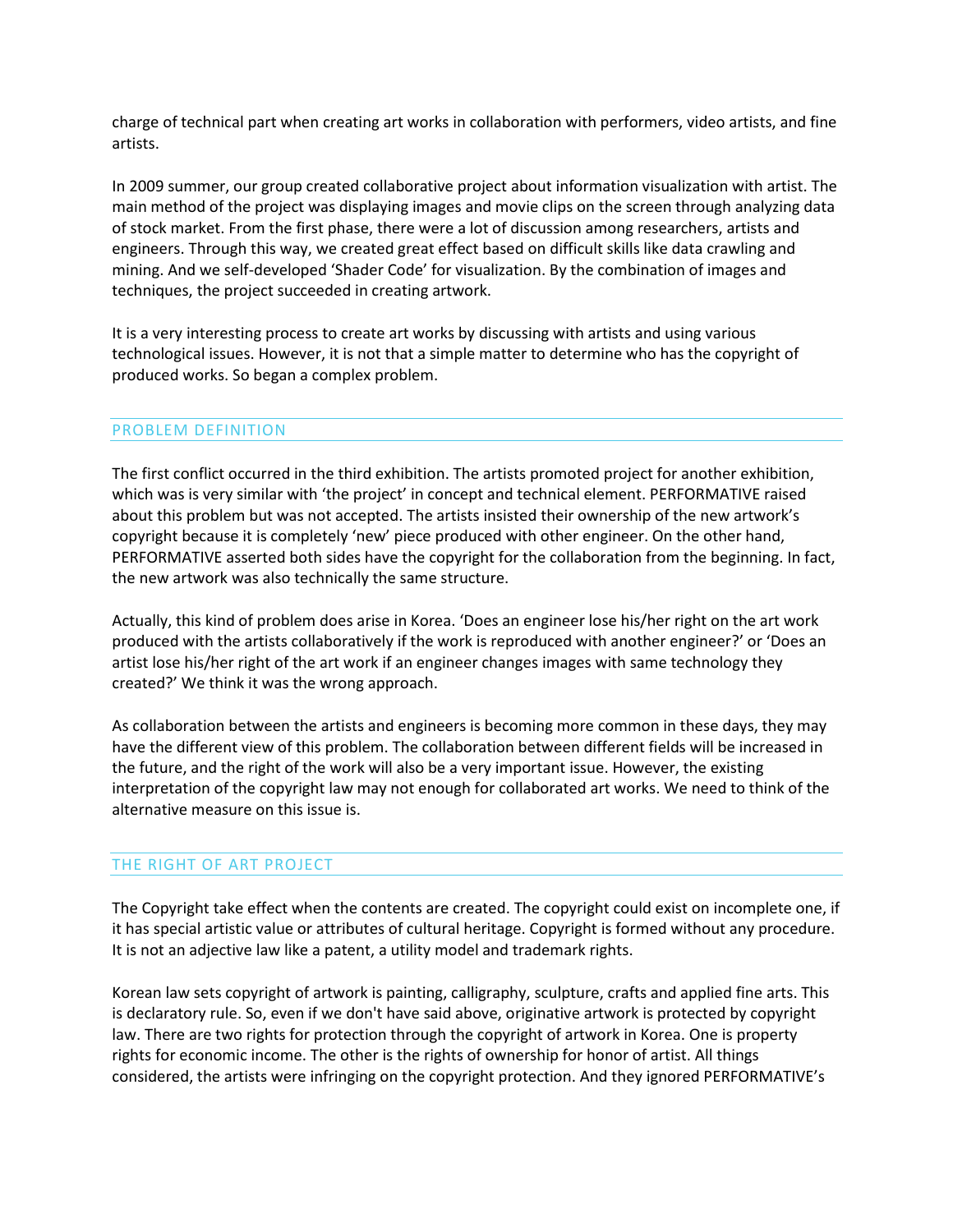contribution of collaborative project. Even they violated integrity right protected by using same contents, methods and titles.

There are two solutions about infringement of copyright. First, we can charge them with a crime. Second, we can request to control at system for copyright dispute. The copyright committee mediates arguments to agreement or compromise. By the way, indeed these legal elements in the digital age could protect properly the rights of creators? Moreover, if the work that created through the collaboration of many people is more difficult to protect.

Many people are creating wonderful, interesting and interactive works with various digital elements and technology. Digital process easily can be converted into an anything as someone expected. So, it is easy to reproduce art work if someone put their mind to it. Therefore, this problem which is reproduced the program on same art works or changed images on same program often appear in Korea.

### OPEN SOURCE

Noticeable cases occur in Computing Science. 'Open source' have been performed to protect copyright and expand the software in Computing Science. 'Open source' is the project which open the source code corresponding to design of the software for the public free. So, anyone is able to redistribute and improve it. If you know the code, you can create something similar to it or change it as you wish. The Authoring tool like as 'Processing' or 'VVVV' is commonly used in media art work because they created based on 'Open source' concept.

Many artists and engineers create wonderful works using them. However, it is hard to say the 'open source' concept is completely fit for media artworks because it is for effective software development. On the other hand, creating artworks is expression of individuality and creativity. So, indiscriminate sharing and openness can damage an artist's identity.

#### ALTERNATIVE MEASURES

I suggest, with caution, that we should introduce 'CCL (Creative Commons License)' for guarantee that rights of creator. In the near future, we need the specific standards for role and rights between engineers and artists for media artwork dealing. It may similar with standardization in technology industry filed.

'Creative Commons (CC)' is the concept that your creation make to the common heritage of human beings through the self sign of sharing. Of course, CC is carried out only by creators' free will. Therefore, if you don't want to share your work or it created sponsored by commercials, CC doesn't insist unconditional openness and sharing. It makes an effort to support creators and introduce many creations to people.

Artist and engineer who create art works in collaboration publish each works and combined artworks using CCL. Copyright laws place restrictions on the publication and use of another person's creative work, while CCL could make you use it freely as you follow some terms which creators set up.